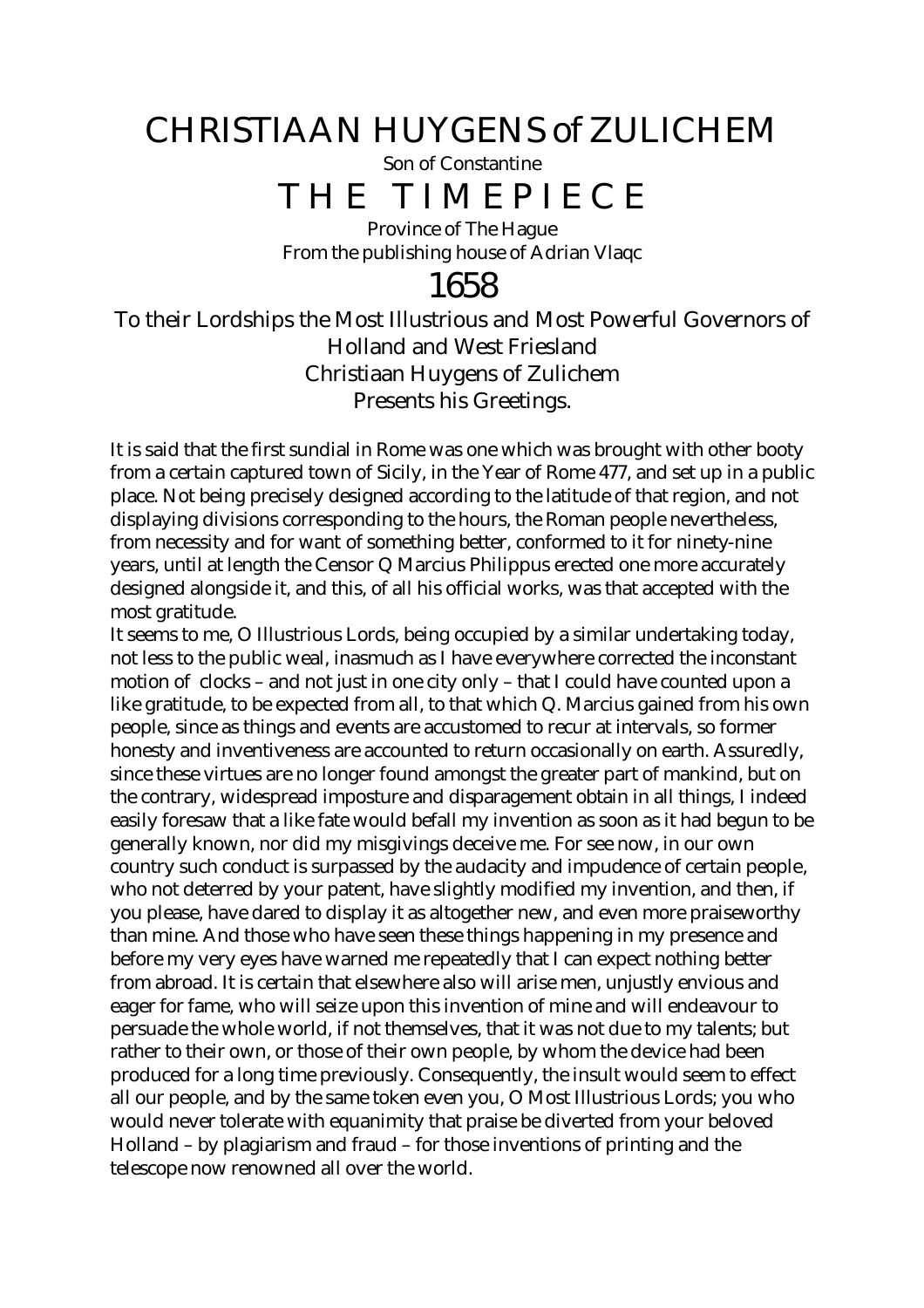I felt myself strongly impelled to ensure to our country the credit for this and for any future discoveries, and so I have followed the way which alone seems proper to this end – to make known the whole idea and construction of the new mechanism, which I the inventor himself, have undertaken to describe in a few words and to produce to the public in a resonably brief volume, which would have been even shorter had I not been led also to answer the objections made against me by some people; objections which I foresaw could undermine the very basis itself of my device. Indeed, whatsoever the merits of the work – since it could not appear under better auspices – to your Most Illustrious Names and protection, with fitting respect, I come to dedicate and entrust it; and it is not so much these few little pages that I dedicate and consecrate to you, as the invention itself, which it would seem it assured of some measure of distinction in the future.

Deign, therefore, with your accustomed benevolence, to favour one who always refers his studies, in whatever direction, to the public benefit, desiring nothing better than that it may befall to you hereafter to approve similar things of greater importance.

Finally, may God keep in safety the State under your government, and prosper it well.

# Christiaan Huygens of Zulichem, Son of Constantine THE TIMEPIECE

I thought out a new method of measuring time at the end of the year 1656, and in the next few months began to divulge it in our country, not doupting that on account of its exceptional utility it will soon be spreading far and wide, with many copies of the new work, in fact, already for sale and for sending forth in all directions. Nevertheless, I yielded not unwillingly to the advice of those who urged that I should publish a written description, as much to oblige those in distant places, whom the new method, perhaps, would otherwise reach later, as in order that I meet the audacity of men of ill-spent leisure, lest – as is customary with them – they should seize upon inventions and, most injuriously, sell them as their own. However, these, if need be, both the time of the given patent, which was granted by the Exalted Governors of the United Provinces on the 16<sup>th</sup> day of June in the year 1657, can refute; and furthermore, many witnesses whom I told immediately about the recently invented exhibit.

Anyone might easily conjecture that the pendulums of astronomers had provided the opportunity to him who had known that these were used for some years previously by them.

Without doubt, accustomed to the faults in water-clocks and automata of various kinds used for observations, at last, from the original teaching of that most wise man, Galileo Galilei, the astronomers initiated this method: that they should impel manually a weight suspended by a light chain, by counting the individual vibrations of which just as many should be included as would correspond to an equal number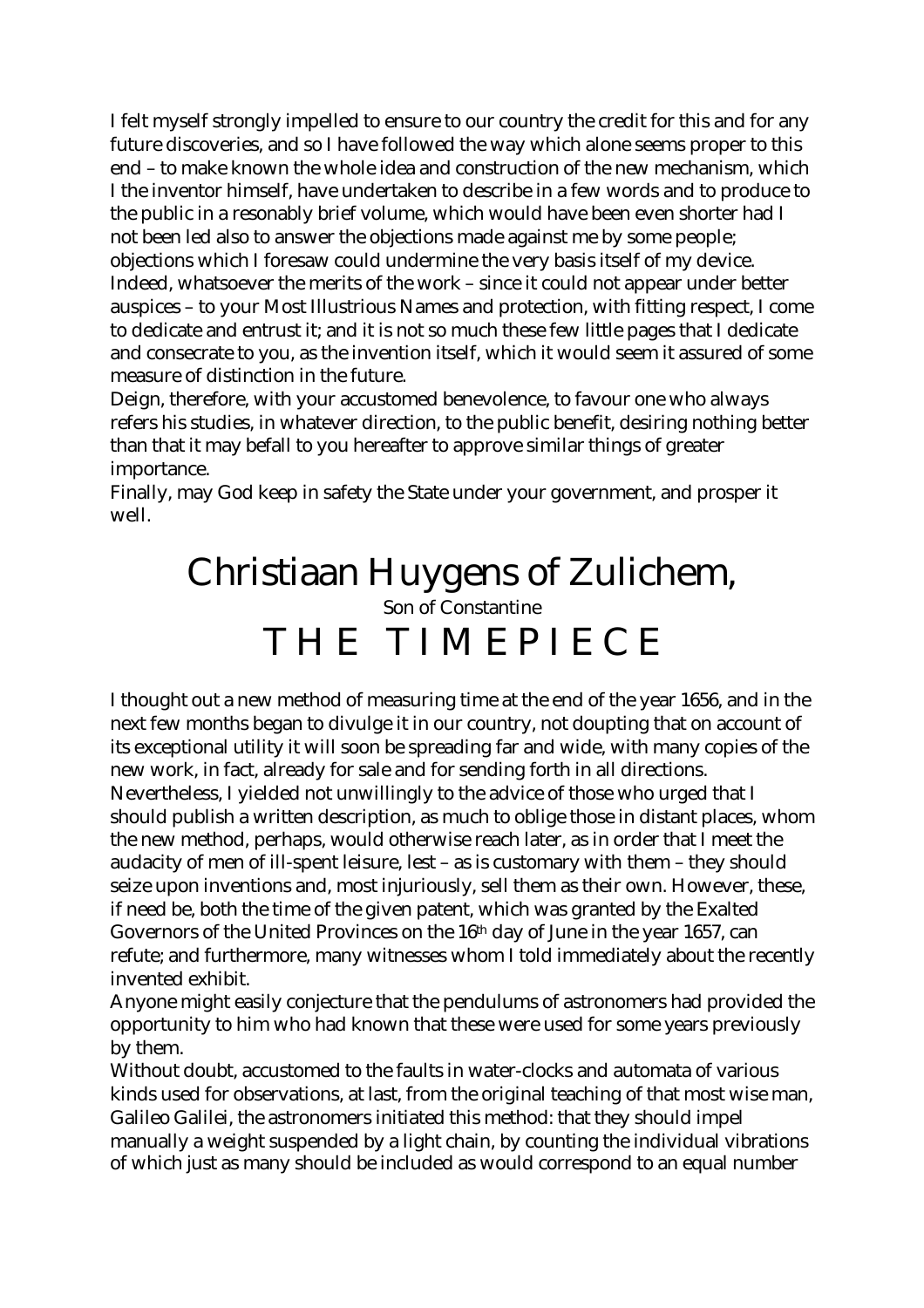of time-units. By this method they effected observations of the eclipses more accurately than before; in like manner they measured – not unsuccessfully – the sun's diameter and the distances of the stars. But besides the necessary motion of the pendulum failing unless repeatedly by the attendant, a further tedious task was the counting of every oscillation; to this end, indeed, some kept vigil for whole nights with the most wonderful patience, as they themselves testify in their publications. I, however, perceiving this kind of most equable motion as unique amongst natural things which could be reduced to mechanical construction, sought by what means it was possible to attain this result in the shortest manner, and so find a remedy to the double inconvenience we bore. And having given much thought to a variety of productions I have at last selected this, which I am about to describe in following pages, so that it may be clearer and easier for others. This having been understood, and adapted to public as well as the private use for which, as now made, it originated, the benefit of this invention will indeed extend itself to all, since agreement greater than ever before is being perceived – nay, rather an unanimity almost as great as could be desired – as much between clocks as with the sun itself. Astronomers certainly, are adopting it, so that henceforth there will be no troublesome urging of pendulums nor watchful counting required, and besides accomplishing those things which I have mentioned a little earlier, others, more subtle, will be examined; for example, they will measure the true equality of the days from meridian to meridian, those presuming to deny which being, up to the present, refuted by reason rather than by the certainty of experience.

I omit to speak of the so-called science of longitude, which, if ever it existed, and so had provided the greatly desired help to navigation, could have been obtained in no other way, as many agree with me, than by taking to sea the most exquisitely constructed timepieces free from all error. But this matter will occupy me or others later; now I will submit the diagram of my invention for inspection, and explain the figure as clearly as possible.

The principal part of the timepiece is held between two rectangular plates of equal size, *AB*, *CD*, into which the arbors of the wheels are inserted on both sides. Only the end view of these plates is shown; I have purposely omitted to include, however, four little pillars by which the plates are connected near the corners, so that they may not obscure the other parts. The first toothed wheel is *E*, to the arbour of which is also affixed the pulley *F*. Around this is placed a cord, to which is hung a weight  $\Delta$ , in a manner I shall explain later. The force of the weight accordingly revolves the wheel *E*. This moves the next wheel *H*, and this turns *L*, of which the teeth are shaped to the likeness of those in a saw. Close by this wheel stands the vertical arbour *MN*, having two pallets, one engaging the upper teeth of the wheel *L*, the other the lower teeth, and this they do by a continual change, so that the arbour does not turn in a circle but has a to-and-fro motion now in this, now in that direction, whilst the wheel *L* revolves. I forbear to explain this movement at length, for it is found in many common clocks, from which, indeed, up to this point mine does not differ, but very greatly in the details now following. For to the verge *MN* is fixed a pinion *O*, the leaves of which engage the teeth of the wheel *P*, which is of that kind called by our clockmakers crown wheel. It is quite unnecessary to cut teeth around the centre periphery, but only in the upper part, since the pinion *O*, like the verge *MN* to which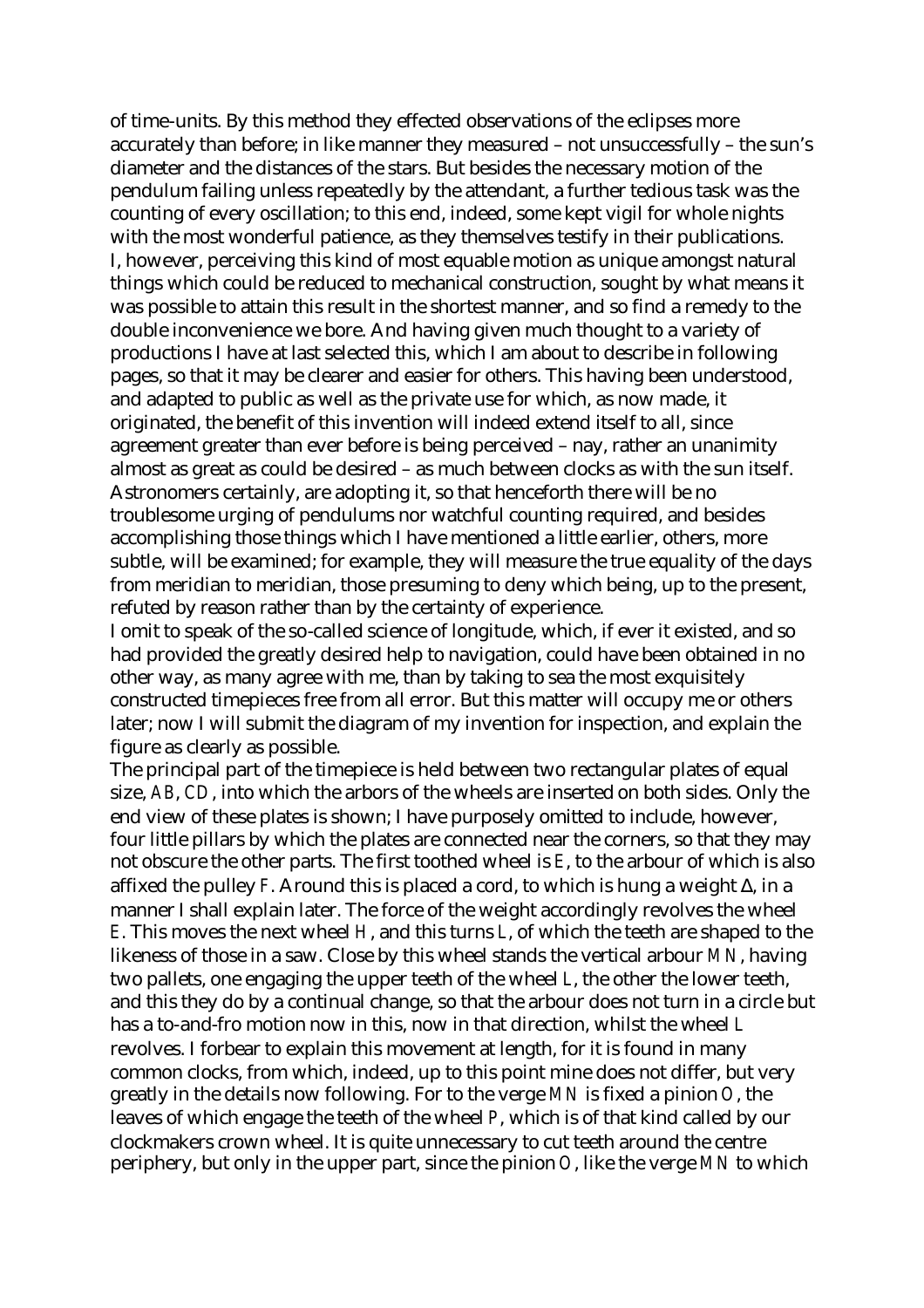it is affixed, has an alternating motion, moving the wheel *P* similarly. And since the diameter of *P* is greater than that of the pinion *O*, it follows that its movement is a still smaller fraction of its circumference than that of the said pinion *O*, the object of which I shall explain elsewhere.

The arbour of the wheel *P* is extended somewhat through the plate *CD*, and has conjoined a crutch *QR*, the lower end of which is bent and perforated at *R*, so that the brass rod *IT* goes freely through this wide aperture. The rod is in fact suspended at *S* by a thread *SI*, and at its lower end supports a weight *T*, which is raised or lowered if need be by turning a screw underneath.

From the above explanation the principle of the whole invention (the further details in the figure will be mentioned later) will be perceived, noticing in the first place that if the rod *SIT* did not pass through the crutch-fork *R*, or was not present at all, the crutch *QR* would them undoubtedly be caused to oscillate violently by the force of the weight Δ, is obedient to the motion of the pendulum, yet for a short time in each vibration, it also assists this movement. In this way the continual motion of the pendulum is accomplished which, unless the rod were connected with the mechanism, would soon fail and come to rest; but with each swing of the pendulum the pallets *M* and *N* receive corresponding impulses from the contact of the teeth of the wheel *L*.

These are indeed the details of my mechanism which require precise explanation because the point of the whole invention turns on them.

In the diagram there is also a third plate *YZ*, parallel to the former and spaced a distance apart from the plate *AB*, in which space is observed a pinion *V*, having a common arbour with the wheel *E*. Engaging with this pinion are the teeth of the wheel *X*, to the centre part of which is joined a pipe, r, projecting beyond the plate *YZ*, and carrying the first hand of the timepiece Λ. Within r itself is disposed another pipe, affixed to the plate *YZ* upon which the wheel *X* turns. The arbour by which the wheel *X* is revolved at the same time transmits motion to the wheel *H*, to which is attached another hand Σ, longer than the index  $\Lambda$ . This indicates exact seconds. To give the actual minutes a hand Ψ much shorter than either of the former is fitted to the extremity of the arbour *DV*, which is extended through the dial-plate *YZ*. Indeed, this smaller indicator, carried close to the plate *YZ*, shows the true minutes in a small separate circle. Above this the hour-hand A turns, and beyond this again the seconds hand  $\Sigma$  to which I have referred. But these, and also the disposition and teethnumbers of all the wheels, may be arranged in various ways; I have here set out one example as sufficient, and that supported by experience. So too with the number of teeth in each wheel, I have chosen that which seems to combine best with this scheme.

In the circumference of the individual wheels *E H* there are 72 teeth, six leaves each to the pinions *G* and *K*. The wheel *L* has twenty-five teeth, the pinion *O* ten leaves, the wheel *P* twenty teeth, or some part of this number, because, as I have said, it is not necessary to cut all the teeth. The length of the pendulum *SIT* is about five-sixths of a Rhenish foot, which latter approximates to the old Roman foot, and each simple vibration occupies half a second exactly, which interval may be achieved without difficulty by solar observation or by comparison with another timepiece of this kind. The pendulum length agrees also with the train, and provides exquisite equality of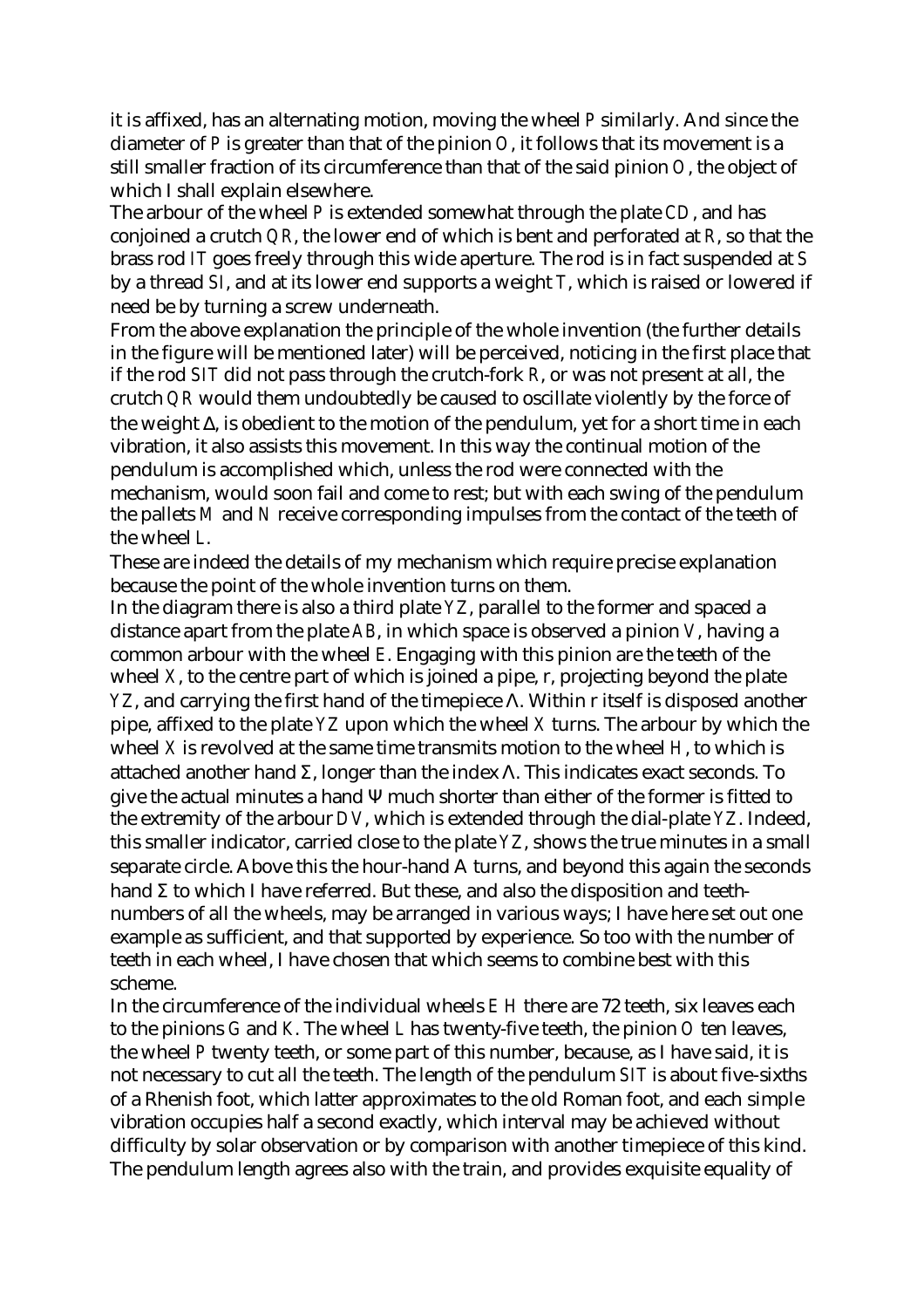movement which even suffices for astronomical purposes. Nevertheless, by placing exactitude of performance above appearance, with the application of a fourfold longer pendulum, or one still longer – the wheel-teeth being also increased at the same time – we may safely rely on still slower oscillations. Thus now in great public clocks, with eminent success. I have seen very long pendulums of that kind substituted, in one place twelve feet, in another twenty feet long, with pendulumweights of twenty-five or thirty pounds.

Returning to the diagram, it is clear that to one turn of the wheel *E* the wheel *H* turns twelve times, and that which follows, *L*, one hundred and forty-four times, in fact. This having 25 teeth, it impels the pallets *M*, *N*, by 3,600 alternations, and the pendulum *SIT* makes just as many double vibrations. Since in one hour there are exactly 3,600 seconds, in that space of an hour the wheel *E* is turned once. For this reason the circle for the hand  $\Psi$  is divided into 60 parts, which indicate the minutes. Because in fact the wheel *H* turns twelve times in an hour, it is revolved once in the space of five minutes, and at the same time the hand,  $\Sigma$ : therefore the circle beneath this index I have divided into 5 principal parts, and these again into 60 smaller parts, which denote the seconds. Finally, the hand  $\Lambda$  in its circle is intended to mark off twelve hours, and hence, so that it turns once in this time, to the pinion *V* are assigned six leaves, and the wheel *X* seventy-two teeth.

Now I shall explain the method by which the weights Δ*Z* are attached to the timepiece. For this I have arranged by a new device, so that when the main weight  $\Delta$ is wound up it may not stop or in any way hinder the going of the timepiece on that account, which was especially necessary in this invention in case a small amount of the time be lost every day, and lest during the winding up op the weight the movement of the pendulum should be weakened. Accordingly an endless cord is prepared, returning upon itself, suitably connected by its extremities. This first embraces the pulley *F*, which has sharp iron spikes, by which the cord is held better within it; a part of the cord passes round another pulley to which the main weight  $Δ$  is hung. Ascending hence, it passes above the pulley  $Ω$ , and conversely descending the cord supports another pulley weighted with the smaller weight *Z*, whence it returns again to *F*. The pulley Ω (which is here represented between the plates *AB*, *YZ*, for illustration, but is usually affixed more conveniently to the case containing the entire movement) has serrated teeth, as in the wheel *L*, adjoining its circumference, and, pressing from above, a spring click Θ so that it may be turned in one direction by pulling on the cord II, thereby raising the weight Δ. The click meeting the teeth prevents a contrary motion. The groove around the circumference of the pulley I have mentioned is so shaped as to compress and grip to some extent the cord lying within it, so that it is less liable to slip out; to this end also the counterweight *Z* is applied. With this arrangement, half the weight of Δ is always applied to the cord Φ, and it will also maintain motion in the timepiece whilst it is drawn upwards by pulling the cord II.

I have so far explained the matters pertaining to the construction of the mechanism; it remains to make clear how greatly it excels all others which have been used up to the present time. The causes of very many of the uncertainties and inequalities in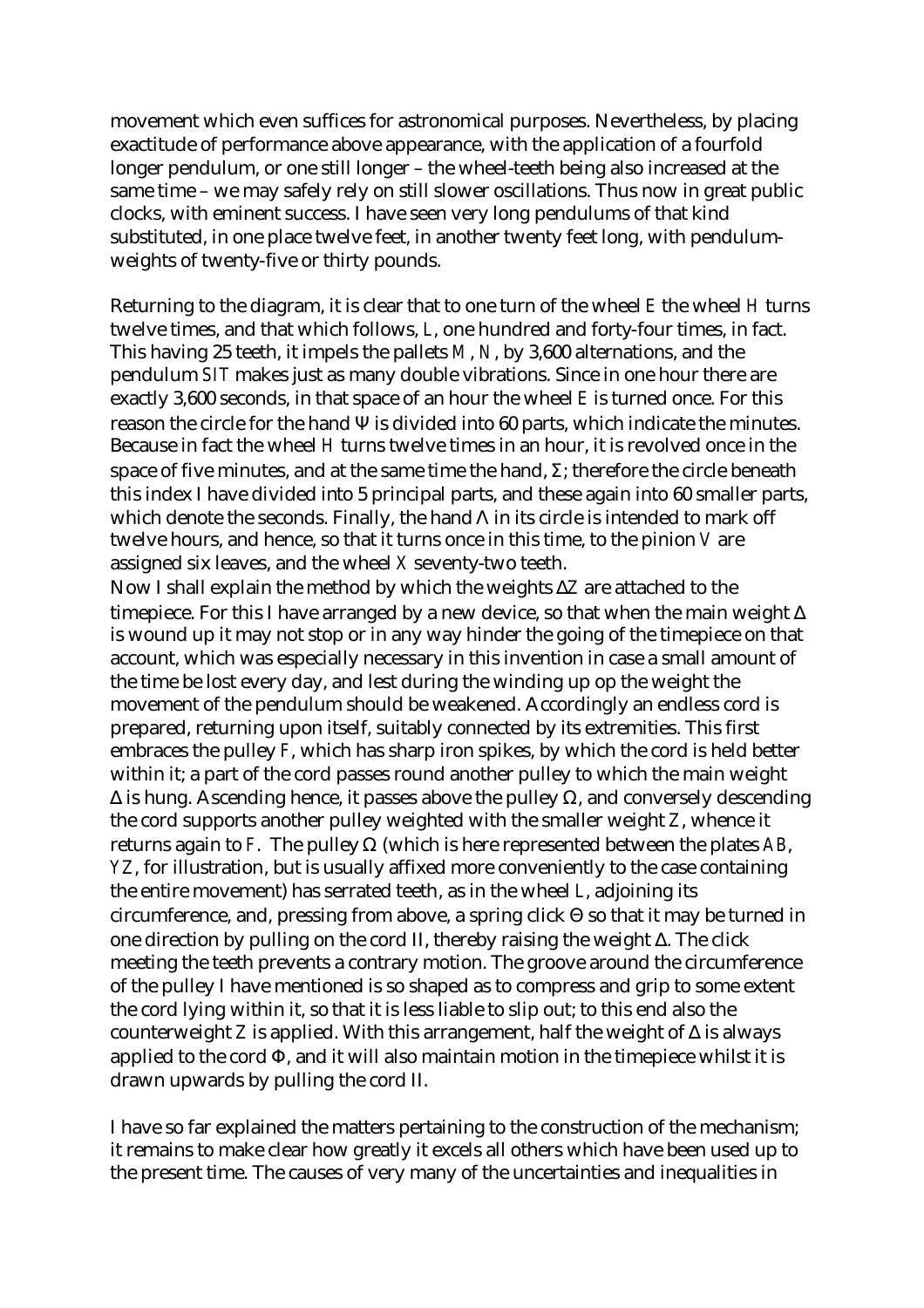these are sufficiently well known. Thus even the smallest fault in the due arrangement and polishing of the wheels is followed by a notable inconstancy in the continuous movement. Then, indeed, by the oil which it is customary to add to the pivots, drying and vanishing, the clock goes slower, and notwithstanding, the absence of these inconsistencies, clocks are sensitive with cold, for example, the commonly exhibit sluggishness; equally with heat, they go faster.

It is true nature and poverty of a pendulum that it will necessarily always maintain uniformity, from which it will never deviate unless the length be altered; it is evident, therefore, that by my invention I have removed altogether those inconveniences to which I have referred, so that unless it happens that by some impediment the timepiece is stopped, no slowing or inequality of the motion need be feared. Yet I know, certainly, that for some this is possibly a double cause for doubt arising. First, it may be noticed that mine differs from the free pendulum because with every vibration it receives a momentary contact and impulse from the crutch *QR.* Then, although it retains the properties of the simple pendulum, producing all of them, notwithstanding this some have observed in it double inequalities for which they have searched minutely. This because the truth of the contact with the crutch is not to be denied. But we know it is very gentle by reason of the weight *T*, which so governs the whole it not only controls the movement of the pendulum but also minimises the extent of the constant arc in the same way. Consequently the crutch of itself produces nothing violent or less equable in the movement of the pendulum than if the motion were not wholly beholden to it, and the pendulum *SIT* simple, and impelled, as hitherto was the custom, by hand, This, indeed, the best experience confirms. The two inequalities observed in the pendulum itself, however, some deny altogether; of these, one I admit, but it is scarcely prejudicial to my timepiece. The other I have no doubt in affirming to be evidently of no account.

It is asserted with truth that wide and narrow oscillations of the same pendulum are not traversed in absolutely equal time, but that the larger arcs take a little longer, which it is possible to demonstrate by simple experiment. For if two pendulums, equal in weight and length, are released at the same time, one far from the perpendicular, the other only a little deflected, it will be perceived that they are not long in unison, but that of which the swings are smaller outstrips the other. Yet, as I have said, my timepiece is less liable to an inequality of this kind, because all the vibrations are of equal amplitude.

Nevertheless, it remains not entirely free from inequalities, although these are very tiny, and as is needful, I desire to pursue the matter. Since it is affected by either the intemperance of the air, or by any faults in the mechanism so that the crutch *QR* is not always activated by the same force, it is necessary to increase or diminish the oscillations of the pendulum, it may be by small fractions. With large arcs the swings take longer, in the way I have explained, therefore some inequalities in the motion of the timepiece exist from this cause, and, although it may seem to be negligible, whilst clocks were so constructed that the movement of the pendulum was somewhat greater, I have used an appliance as a remedy for this also. At the present time,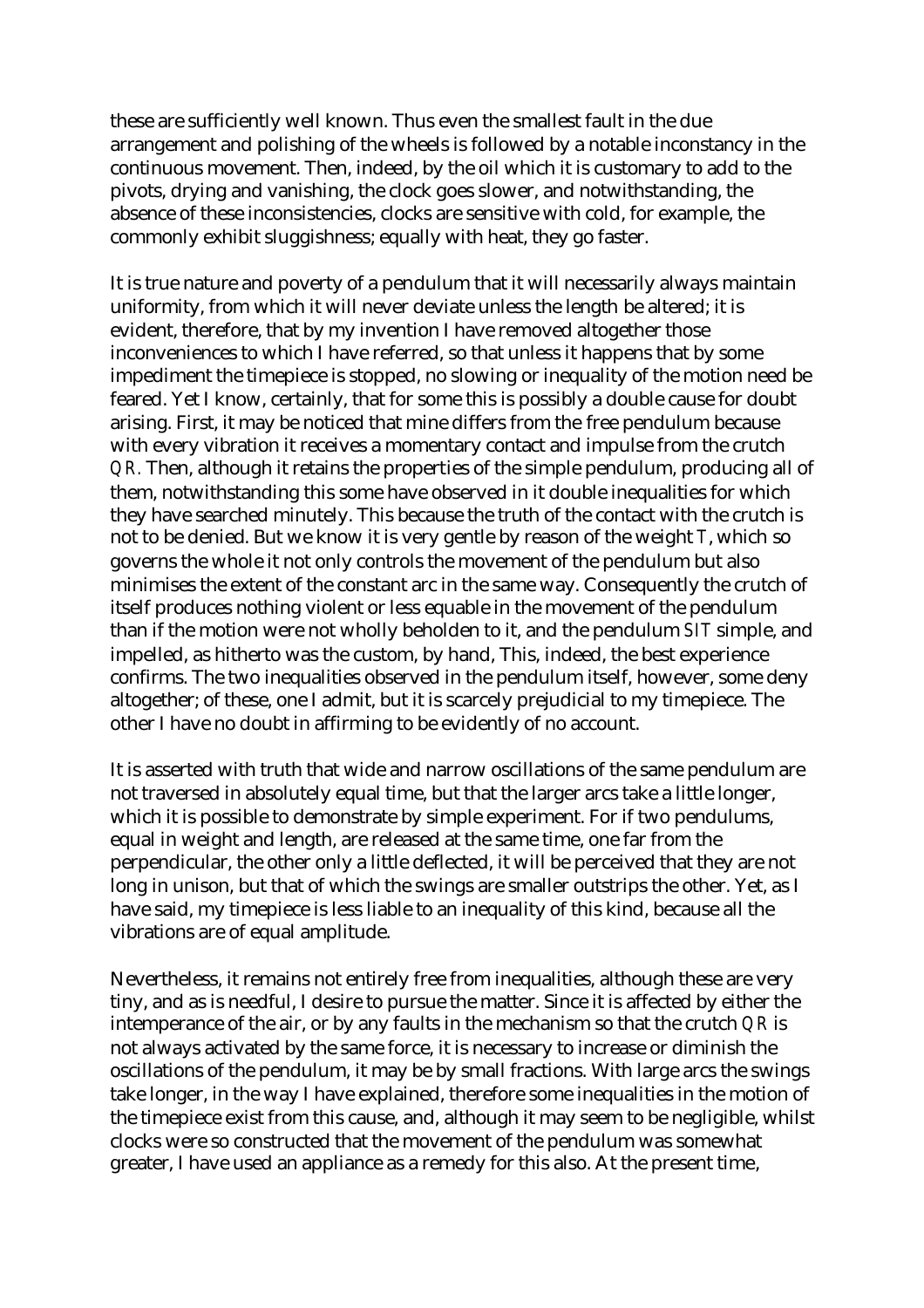certainly, this method is not the cure, which I now effect by applying the pinion *O* and the wheel *P*, from which it follows (and not otherwise by this) that however narrow the vibrations of the pendulum may be, the verge *MN* is turned by its motion as much as is necessary. For with the wheel *P* arranged twice or thrice the diameter of the pinion *O*, it follows that although the permitted oscillation of this wheel is but small, it nevertheless turns the pinion through a sufficiently large part of its circumference. Therefore, by rendering all the swings short, even though they should vary in length, sometimes longer and sometimes shorter, experience confirms, notwithstanding, that individual times are distinguished by no remarkable difference. In this connection, increasing or doubling the weight Δ does not thereby accelerate the movement of the pendulum or alter the working of the timepiece, which was not so in all others hitherto in use.

Godfrey Wendelin, an astronomer famous for his researches, was the first and only man, as I believe, to report another inequality of the pendulum; writing of his own experience of the oscillations of the same pendulum being faster in winter than in summer, and that by a notable difference. But as he confessed in that examination to have used only sandglasses, together with sundials and common mechanical clocks himself, perhaps not too much attention should be given to his account; many will doubt that he has made a correct observation. To me, certainly, it was not given to observe anything of this kind. On the contrary, indeed, with small timepieces having half-foot pendulums, and with large clocks in which the pendulum approximates to some 24 feet, I have experienced a constant length to agree both in winter and summer time indifferently. During the winter at least a seventh part of its length is lost, if that which Wendelin states be true.

Therefore on this point also affirming the equal and constant motion of my machine, I now insert the conclusion of its description; diligent artificers whom I have informed of the principle of this invention have been able to add much to it, and they will discover without difficulty how to apply it to various kinds of clocks, also to those which were made long ago in the old style. I have indeed seen in the workshop of him whose labours I first employed for these constructions completed pendulum clocks which go, not by a weight, but by the force of a spring. In this kind of work, up to the present time the differing power of the spring when wound up and when run down was equalised by the aid of a fusee round which was coiled a gut line; now these are disused. For the teeth are brought together with the barrel itself, in which the spring is enclosed.

Although it is admitted that by this method the motion of e pendulum is not equally vigorous in the beginning and at the end [of the spring power], nevertheless the effect is not to reduce the time of the concluding oscillations, as has been proved earlier. The manner of adjusting and apportioning the spring-tension, in fact, is such that no slight loss in time-keeping occurs during the working of the timepiece.

I pass over clocks of this kind which have been contrived to sound the hours by one and the same motor, either a weight or a spring, which serves also for turning the